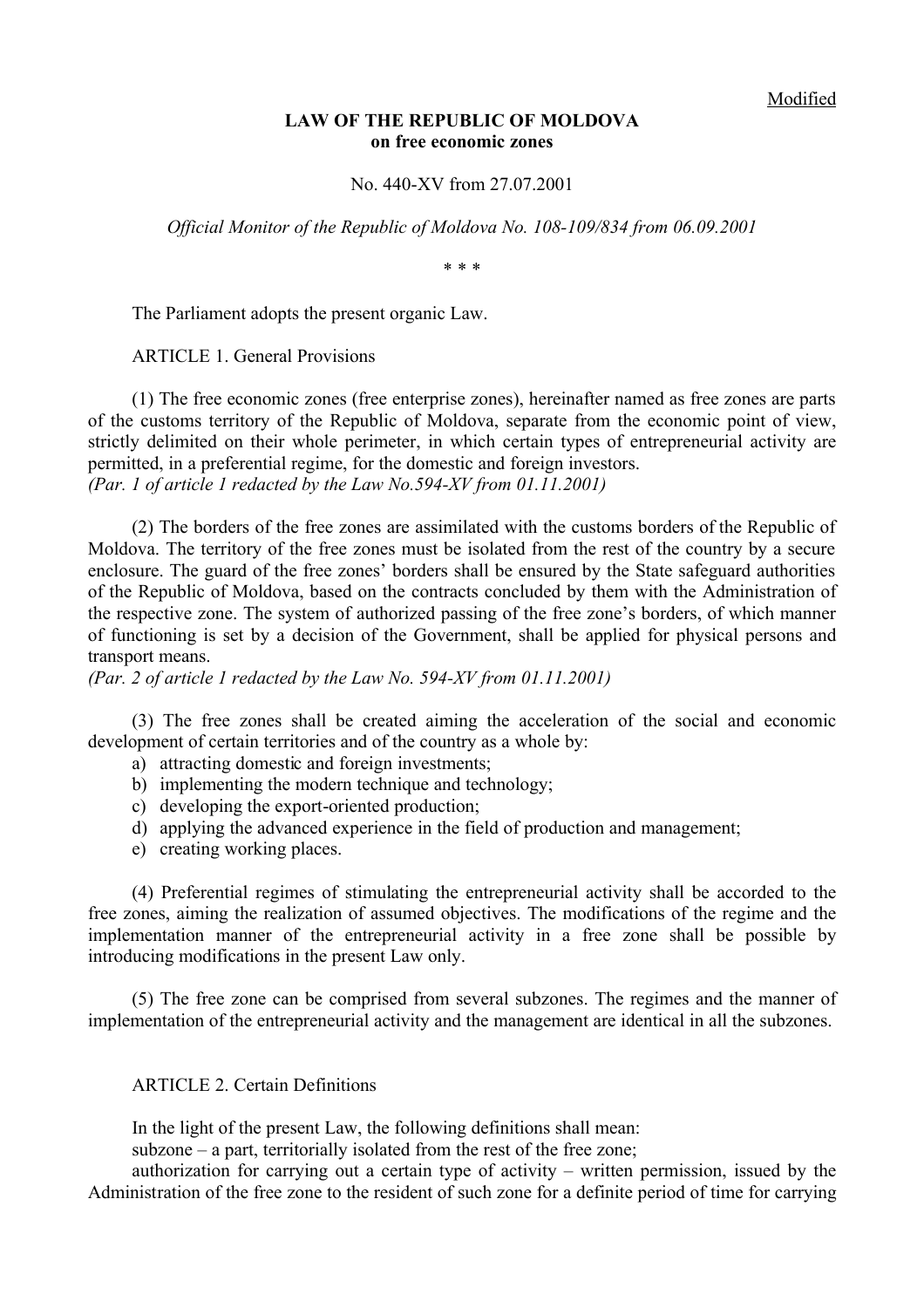out the type of activity permitted in the respective zone and provided into the contract concluded between the Administration and the resident;

development of the free zone's infrastructure – construction and reparation of buildings and installations, construction of roads, installation and organization of water, electricity, gas supply, installation of telecommunication networks and organization of telephonic communications and other such works (services) on the territory of the free zone, which the Administration of the free zone considers to be favorable for the zone's development and functioning;

fixed assets – production buildings and constructions, warehouses, land plots, technical installations, equipment, including stationery items and machines, except for the means of passengers' transport, utilized in process of implementation of the entrepreneurial activity in the free zone.

ARTICLE 3. Applicable Right

- (1) On the territory of the free zone shall act the:
- a) international agreements to which the Republic of Moldova is a party;
- b) legislation of the Republic of Moldova;
- c) normative acts of the Government;
- d) normative acts of the Administration of the free zone, adopted within the limits of its competence, which do not contravene with the present Law.

(2) The drafts of normative acts of the public administration authorities that will regulate the activity of free zones shall be subject to an obligatory expertise at the Ministry of Economy and at the National Agency for Competition Protection.

(3) The investments on the territory of the free zone shall benefit of the legal protection of the State. The regime of the investment and entrepreneurial activity in the free zone can not be less favorable than the regime set for the economic agents carrying out their activity on the other side of the customs territory of the Republic of Moldova.

(4) The assets from the free zones can not be expropriated, nationalized, requisitioned and confiscated, except by the decision of court only.

(5) After settling the taxes, fees and other payments provided by the legislation, the foreign investors shall be guaranteed with the right to transfer outside the Republic of Moldova the sums in foreign currency, obtained by them as profit (dividends), the ones resulting for the integral or partial sale of goods belonging to them or of the shareholdings (share) of the resident-enterprise, as well as from the liquidation or reorganization of the enterprise in the manner set by the legislation.

(6) The free zones are demilitarized territories. The production, transportation and keeping weapons, as well as dislocation of military units shall be prohibited in such zones.

(7) The activities prohibited by the legislation of the Republic of Moldova or by the international agreements to which the Republic of Moldova is a party shall not be admitted in free zones.

(8) The State shall not bear responsibility for the commitments of the Administration of the free zone and of the residents of such zone, and the Administration and residents – for the commitments of the State.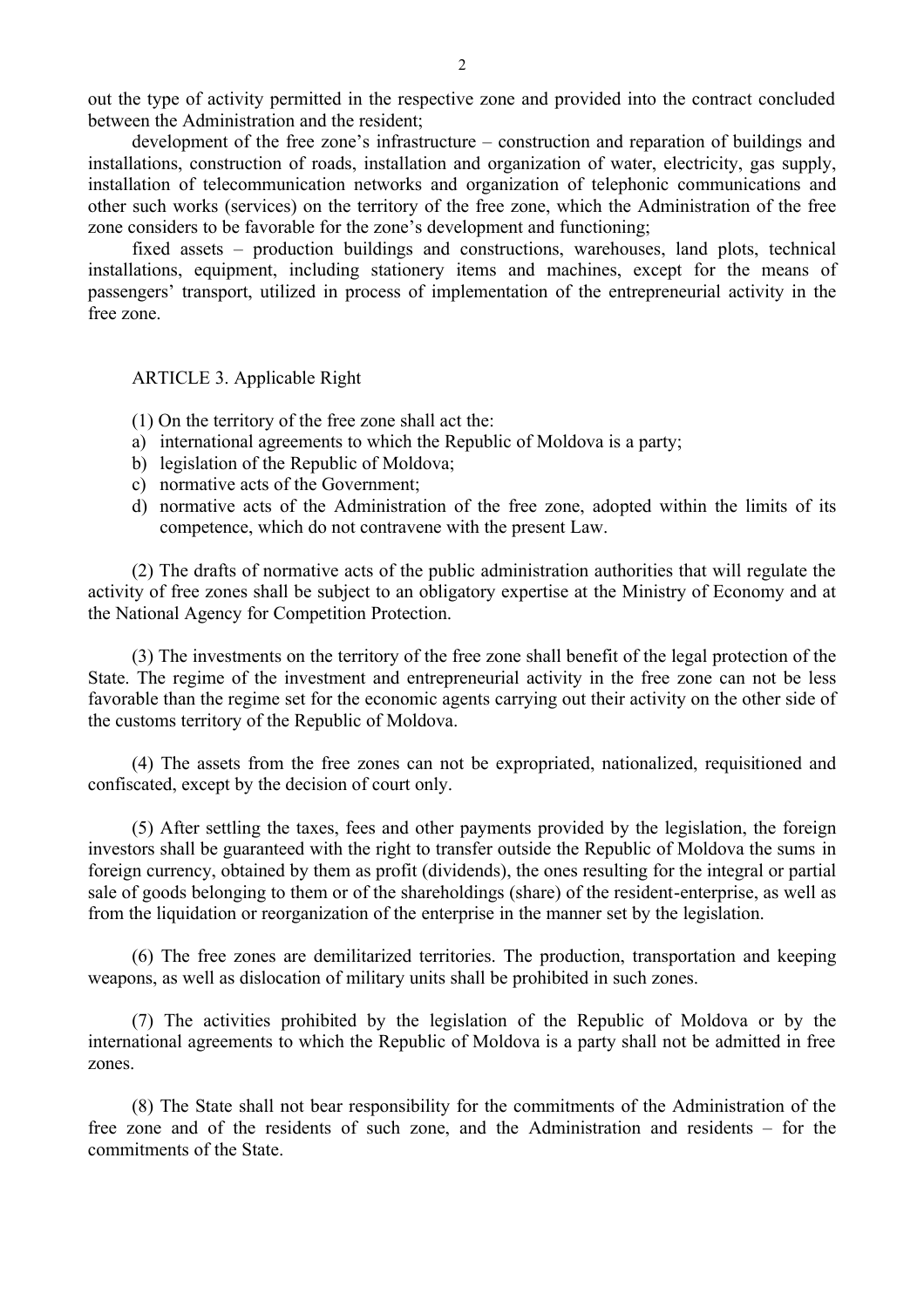# ARTICLE 4. Creation of Free Zones

(1) The free zone shall be created, at the proposal of the Government, by a Law, adopted by the Parliament in accordance with the present Law, which will delimit in this purpose a part or several parts of the territory of the Republic of Moldova. The borders and the configuration of the respective zone shall be strictly defined in the Law.

(2) The Government shall elaborate the general conception of the free zone's creation and development.

(3) Initiators of the free zone's creation can be the central and local public administration authorities, the economic agents and various organizations that will submit the corresponding proposals.

- (4) The proposals on the creation of the free zones shall comprise:
- a) the creation purposes, the types of entrepreneurial activity and functional orientation of the free zone;
- b) feasibility study regarding the opportunity of the free zone's creation;
- c) draft of the layout of the free zone, coordinated with the corresponding authorities of the central and local public administration.

(5) The feasibility study regarding the opportunity of free zone's creation shall comprise the:

- a) delimitation of the zone's borders;
- b) complex characteristic of the social and economic potential of the territory, including of the production, commercial and social infrastructures, as well as of the economic relations with international markets;
- c) underpinning the possibility of realization of the permitted types of activity;
- d) indication of the degree of load with specialists;
- e) draft of the economic mechanism of operation;
- f) underpinning the stages and terms of the free zone's creation;
- g) amount of necessary investments, evaluation of the sources and efficiency thereof;
- h) calculation of the foreseen inflow of currency collections in the free zone.

(6) The free zones can be created on territories not occupied with buildings, as well as on the base of certain enterprises, institutions and organizations.

(7) The free zones can not be created on the base of enterprises of strategic importance or which carry out or could carry out an efficient economic activity without the creation of such zones.

(8) Until the decision on the proposal of a free zone creation is adopted, the expertise on the opportunity of such zone creation shall be implemented, being ensured by the Ministry of Economy, together with the National Agency for Competition Protection.

(9) When implementing the expertise, the following factors shall be taken into consideration:

- a) approximate cost of creation and maintenance of the free zone;
- b) advantage for the national economy from a such zone's functioning;
- c) social and economic situation and the utilization degree of the workforce in the region where the creation of the free zone is planned:
- d) closeness of the given free zone to other free zones;
- e) number of free zones already existing in the country.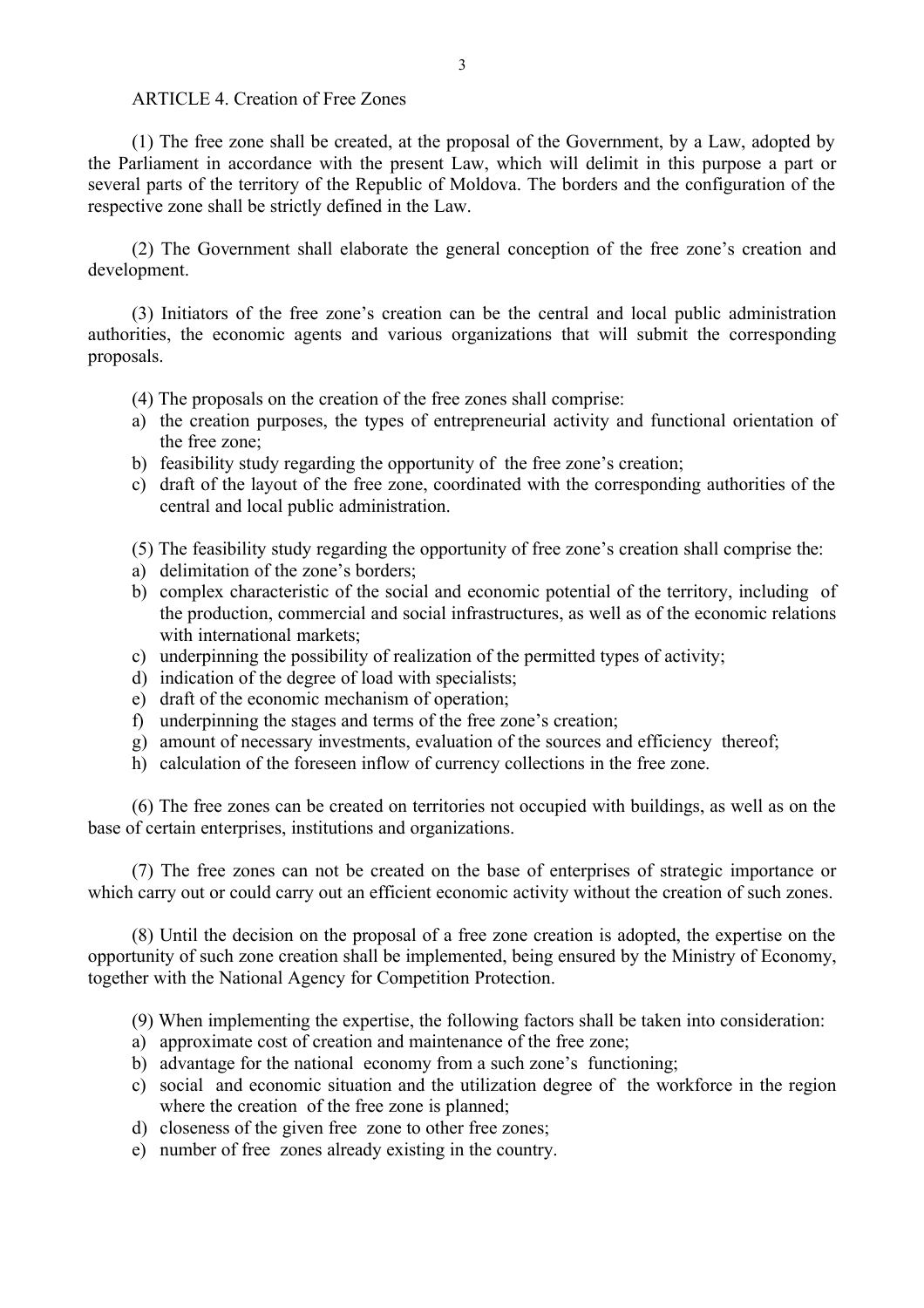(10) The proposal on creating a free zone can be approved in case if the expertise sets that the creation thereof will substantially improve the situation in national economy and that the respective improvement can be obtained in this way only.

(11) In case when the proposal on creating a free zone is accepted, the Ministry of Economy will submit for approval to the Government the corresponding draft law.

(12) The free zone shall be considered as created after the entering into force of the corresponding Law.

### ARTICLE 5. Administration of the Free Zones

(1) For the administration of the free zone, within 30 days from the entering into force of the Law on the creation thereof, the Government shall form a State authority – the Administration of the free zone, hereinafter named as the Administration, with the status of legal person and carrying out its activity on self-financing principles. The seat of the Administration shall be situated on the territory of the free zone.

(2) The Administration shall comprise a principal administrator, appointed into his position by the Government on the basis of a contract concluded for a five-year term. The principal administrator shall bear responsibility for the Administration's activity, for ensuring the guard of the free zone's borders and the observance of the system of authorized passing. The functions, rights and obligations of the principal administrator shall be set in the contract concluded between the latter and the Ministry of Economy. The principal administrator is a public official and the provisions of the Law on public service shall be extended on him.

(3) The coordination and control of the activity of the free zones shall enter into the Government's attribution, being carried out through the State authorities authorized by it. The activity of the Administration shall be subject to an annual audit.

- (4) The main sources of revenues of the Administration shall be the:
- a) payments and fees collected for the participation in the contests for obtaining the right to be resident of the free zone and for the registration as their residents, as well as for the issuance of authorizations for the corresponding types of activity in the respective zone;
- b) zonal payments and fees set by the Administration;
- c) revenues from renting assets and land plots;
- d) voluntary contributions of the free zone's residents for the development of the infrastructure thereof;
- e) donations;
- f) other revenues connected with the implementation of its functions.

(5) The structure and the amount of authorizations accorded to the Administration shall be set by the present Law and other normative acts adopted in accordance with it.

- (6) The Administration shall fulfill the following main attributions:
- a) coordinate the activity of creation of the productive and non-productive infrastructure of the free zone;
- b) maintain in working condition the systems of electricity, water and thermal energy supply on the territory of the free zone;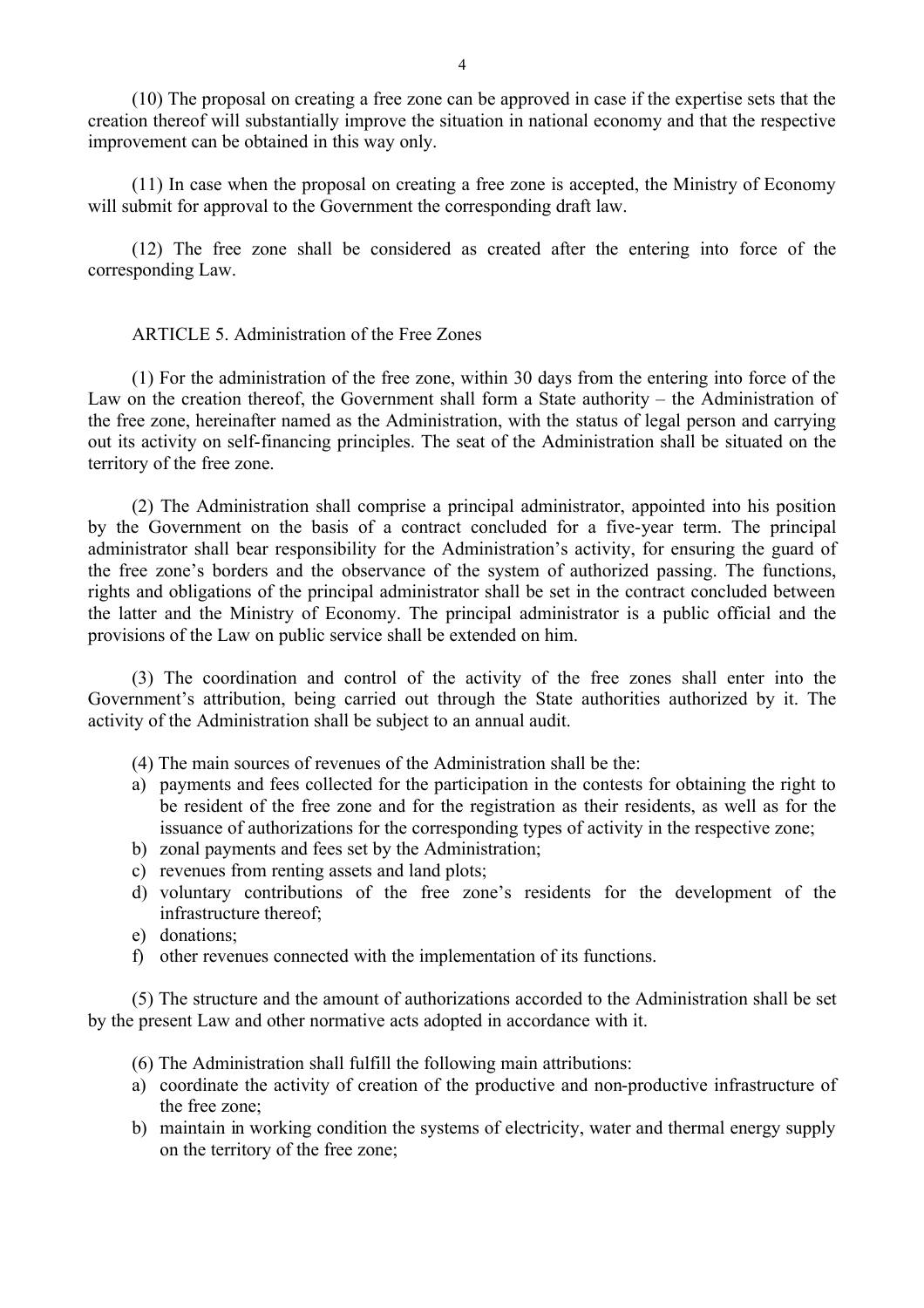- c) organize contests for obtaining the right to be resident of the free zone and register the residents, issue them the authorizations for carrying out concrete types of entrepreneurial activity in the respective zone;
- d) ensure the maintenance in proper condition of the enclosures and constructions along the perimeter of the free zone, fulfill the control on the observance of the authorized system of passing the free zone's borders;
- e) elaborate and ensure the implementation of the complex development program of the free zone and environmental protection;
- f) set, with the agreement of the Ministry of Economy, zonal payments and fees;
- g) collect from the residents of the free zone the renting payment and other payments provided by the present Law;
- h) control the manner in which the residents of the free zone observe the contracts concluded with it, as well as the legislation, sanitary and hygienic norms and rules;
- i) cooperate with the Customs Department aiming to ensure the observance of the customs legislation.

(7) The Administration shall coordinate its activity with the local public administration authorities regarding answering the social and ecological issues and the issues referring to the development of the free zone's infrastructure.

(8) The Administration's decisions, adopted within the limits of its competence, shall be obligatory to be executed for all the residents of the free zone.

(9) The Administration shall determine, in accordance with the legislation, the manner of renting land plots, the manner of granting the rights to use the natural resources, as well as the buildings, constructions and fixed assets belonging or transmitted for use to the Administration. The rights and obligations of the Administration in the field of utilization of land plots shall be regulated by the legislation on land.

(10) The Administration shall not have the right to interfere with the economic activity of the free zone's residents, if such activity does not contravene with the legislation and the contract concluded between the Administration and the resident.

(11) The Administration of the free zone, the principal administrator and other workers of the Administration shall not have the right to carry out entrepreneurial activity on the territory of the free zone, as well as to participate directly or indirectly at the formation of equity capital of the legal persons carrying out their activity on the territory of the respective zone.

(12) The labor remuneration of the Administration's workers shall be implemented in accordance with the legislation.

(13) The Administration shall implement in the set manner, the accounting and statistic management of its activity. The principal administrator shall systematically submit the Ministry of Economy with reports on the activity carried out in the free zone. The Ministry of Economy shall set the form and terms of submission of the reports.

# ARTICLE 6. Residents of Free Zones

(1) Any physical or legal person registered, in the manner set by the legislation, as a subject of entrepreneurial activity of the Republic of Moldova shall be considered resident of the free zone, hereinafter named as resident.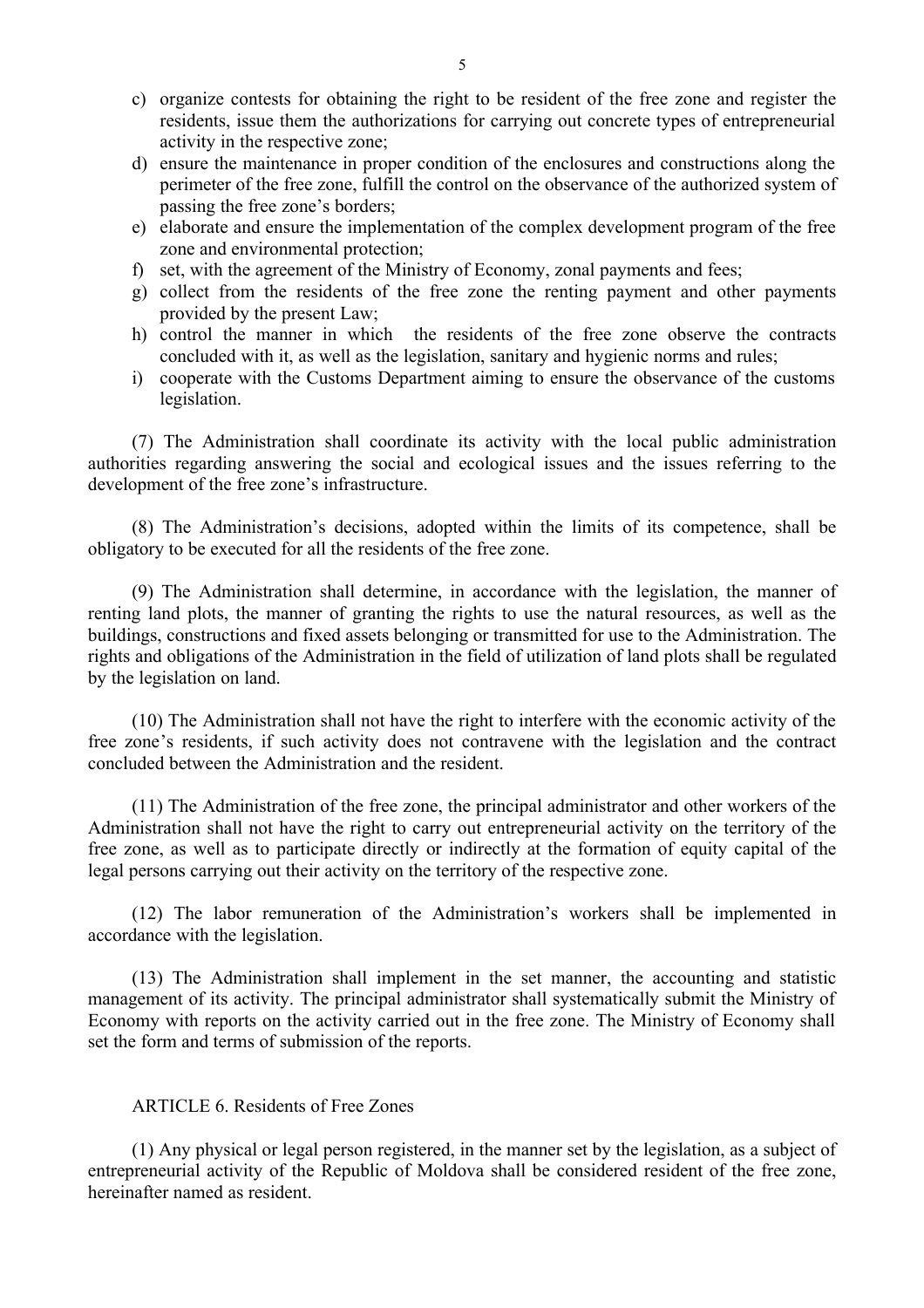(2) The selection of residents shall be implemented by the Administration on a contest basis, taking into consideration the amount and character of foreseen investments, the necessity of creation of a zone's productive and non-productive infrastructure, the maintenance of the free zone oriented to fabrication of the industrial production for export, the free territory and land plots, the ensuring with workforce, water, energetic resources and other criteria.

(3) The enterprises, on which base the free zone is created, shall be obliged, within one month, to register as residents.

(4) The manner of implementation of contests in free zones shall be set by the regulation on contests, approved by the Government.

(5) The selection conditions for residents, as well as the determination criteria for winners of contests shall be set by the principal administrator together with the Ministry of Economy.

(6) The physical or legal person, who obtained the right to be registered as a resident, shall conclude with the Administration a contract for carrying out entrepreneurial activity in the free zone. The contract shall be concluded for all the activity period in the respective zone.

- (7) In the contract there shall be indicated:
- a) the authorized type of activity;
- b) the rights and obligations of the resident and of the Administration;
- c) the economic project to be implemented in the free zone and the foreseen parameters thereof;
- d) the size of zonal payments and of renting payments and fees;
- e) the facilities accorded to the resident by the Administration;
- f) the types of reports submitted by the resident;
- g) the responsibilities of the parties, in case of infringement of contractual requirements;
- h) other aspects, in accordance with the agreement between the parties.

(8) A fee in the size set by the Administration with the agreement of the Ministry of Economy shall be collected for the registration as a resident.

(9) Within 15 days from the registration of the resident, the Administration shall submit copies of the registration decision to the local public administration authority and to the respective fiscal, statistic and customs authorities.

(10) The following types of activity can be carried out in the free zone:

a) industrial production of goods for export;

*(Item a) of paragraph 10 redacted by the Law No. 594-XV from 01.11.2001)*

b) sorting, packaging, labeling and other similar operations with goods transited through the customs territory of the Republic of Moldova;

*(Item b) of paragraph 10 redacted by the Law No. 594-XV from 01.11.2001)*

c) other auxiliary types of activity, as public service, warehousing activity, constructions, catering etc., necessary for carrying out the activities indicated in items a) and b).

*(Item c) of paragraph 10 redacted by the Law No. 594-XV from 01.11.2001)*

(11) The industrial production shall be the priority type of activity.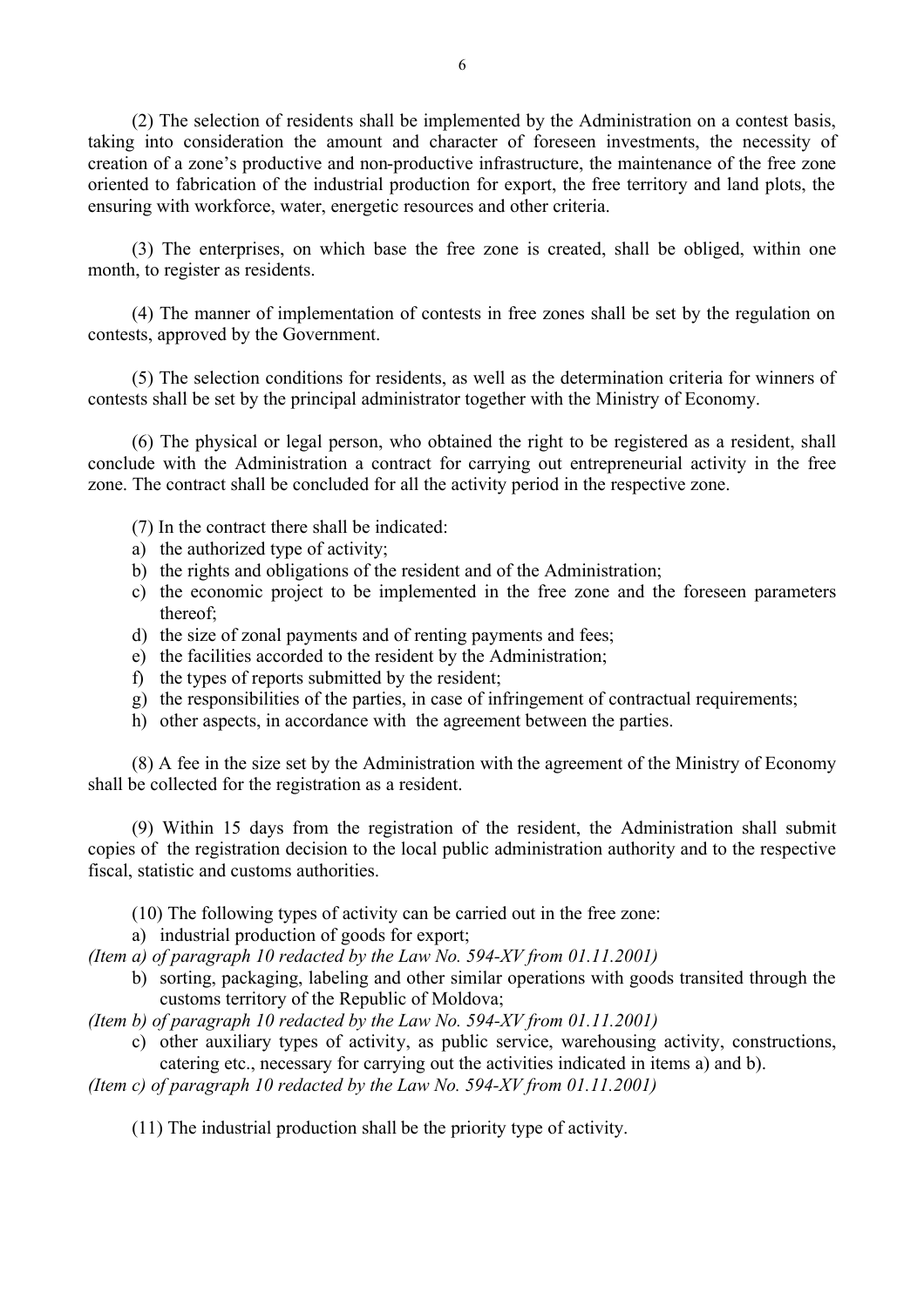(12) The amount of goods (services), previously imported or produced in the free zone, which are realized by the resident on the rest of customs territory of the Republic of Moldova, may not exceed 30 percent from the total amount of realization of goods (services) during one year. *(Par. 12 of article 6 redacted by the Law No. 594-XV from 01.11.2001)*

(13) The coming-out of alcoholic production from the free zone to the rest of the customs territory of the Republic of Moldova, the import of tobacco and tobacco items from the free zone and the fabrication of such products in the free zone shall be prohibited. The record and labeling of the alcoholic production shall be implemented in accordance with the legislation. *(Par. 13 of article 6 redacted by the Law No. 594-XV from 01.11.2001)*

(14) The residents shall carry out the activities stipulated in paragraph (10) on the basis of the separate authorization for every type of activity, issued by the Administration on the basis of the contract concluded by them in accordance with the regulation approved by the principal administrator together with the Ministry of Economy.

(15) The authorization for carrying out the activity in the free zone shall not exempt the resident from the obligation to obtain also other licenses (authorizations) provided by the legislation.

(16) The authorization, provided by paragraph (14), shall be issued, as usual, for the validity term of the contract concluded between the resident and the Administration. The authorization issued for the resident can be withdrawn or its effect can be suspended in case when the latter does not fulfill the conditions of the contract or the requirements of the legislation.

(17) The carrying out of entrepreneurial activity in the free zone by physical or legal persons which are not registered as residents or which do not have the authorization necessary for such an activity shall be prohibited and shall entail the responsibility provided by the legislation.

(18) The Administration shall have the right to afford the non-residents to carry out works for the development of the free zone's infrastructure on its territory.

(19) The residents shall be obliged to declare the goods only at the customs service supervising the activity of the respective free zone.

(20) The residents can be divested from their statute of resident, by nullifying the registration, in case of:

- a) non-fulfillment of conditions of the contract concluded between them and the Administration;
- b) infringement by them of the legislation or of the requirements set by the Administration within the limits of its competence;
- c) existence of falsified data in the documents submitted by them to the Administration;
- d) non-settlement of the debts to the obligatory zonal payments and fees;
- e) carrying out the entrepreneurial activity without the respective authorizations

– after the expiry of 3 months from the date of receipt of the notification about the committed infringement.

*(Par. 20 of article 6 redacted by the Law No. 594-XV from 01.11.2001)*

(21) The residents, in the manner set by the legislation, can appeal in competent courts the actions of the Administration, including the ones regarding the withdrawal of the authorization or suspension of the activity, as well as regarding the withdrawal of the resident statute.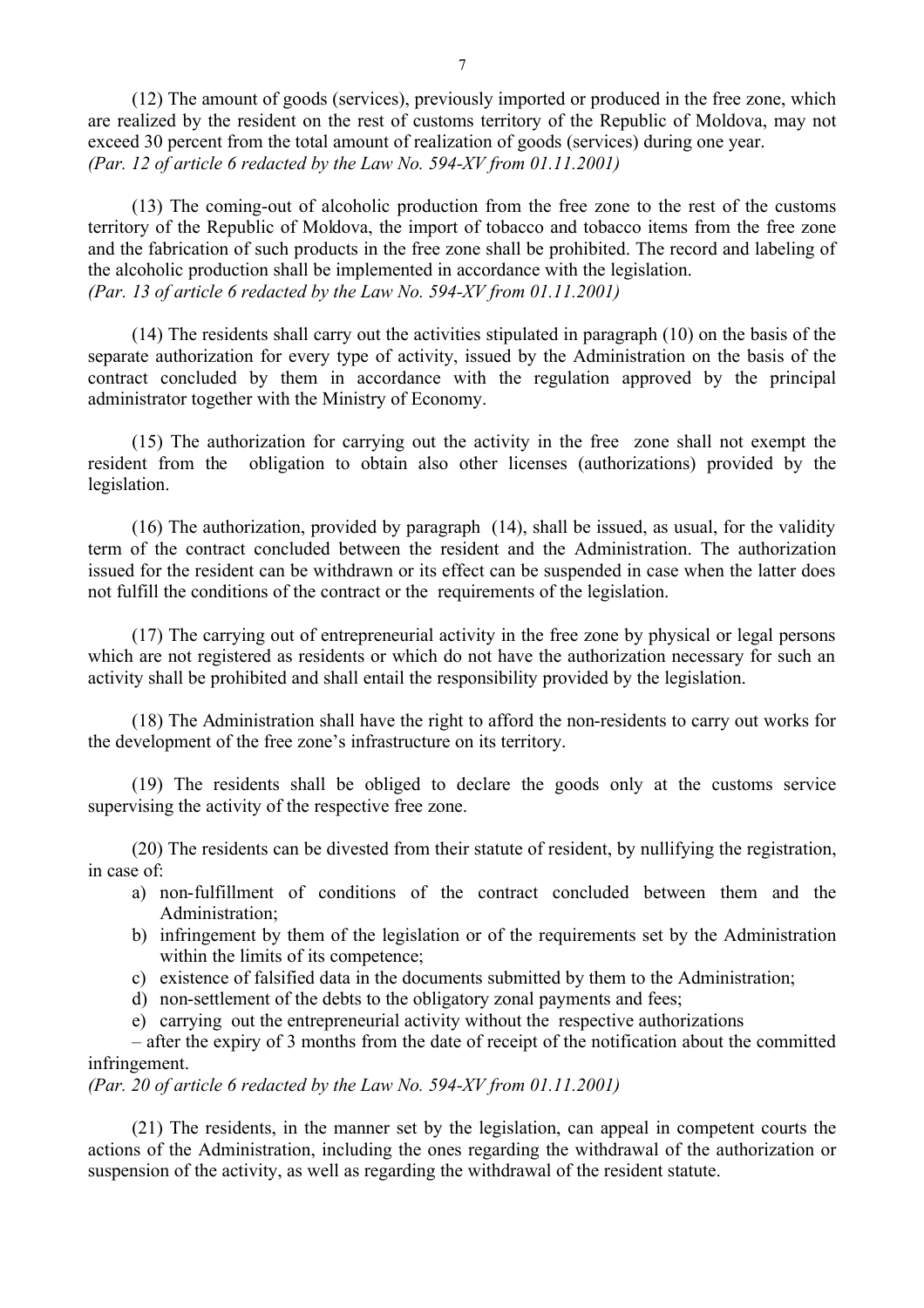(22) The sizes of fees for issuance of authorizations shall be set by the Administration with the agreement of the Ministry of Economy.

(23) The resident shall keep, in the set manner, the accounting and statistic record of his activity, systematically submit the Administration with the reports on the activity carried out in the zone. The form and terms of reports' submission shall be set by the Administration.

(24) The record of the entrepreneurial activity carried out by the resident within the free zone must be kept separately from the record of the activity carried out by him outside the respective zone.

(25) The control of the residents' activity shall be implemented through:

- a) planned controls not frequenter than once during one calendar year, by all control authorities concomitantly;
- b) non-planned controls if there is at least one from the following circumstances:
	- infringement of the terms set for submission of the fiscal, statistic or zonal reports or unauthentic data comprised in such reports;
	- registration of complaints or other written petitions regarding the infringement by the resident of the legislation;
	- there are sufficient grounds to consider that the actions of the resident contain elements of an offence;
	- the Administration has sufficient grounds to consider that the resident infringes the contract concluded by them or the legislation on the free zones.

(26) All the controls on the territory of the respective free zone shall be implemented with the agreement of the Administration and in presence of its representatives and of the resident, on behalf of which the complaint was submitted or of which activity constitutes the ground for control implementation.

(27) The provisions of paragraph (26) shall not be extended on the controls implemented by the customs service.

(28) The National Bank of Moldova shall implement, within the limits of its competence, the control of the residents' activity in accordance with the Law on the National Bank of Moldova.

#### ARTICLE 7. Customs Regime

(1) The customs regime on the territory of free zones shall be ensured by the customs service of the Customs Department, of which activity, under the organizational aspect, is coordinated with the Administration.

(2) Within one month from the date of entering into force of the Law on creation of a free zone, the Customs Department shall elaborate the regulation of the customs service in the respective zone, the mechanism and mode of technical ensuring of its operation, shall submit proposals to the Government on the number of personnel and the financing of the activity of the said service.

(3) The regime of obligatory customs declaration of goods (services) imported into and exported from the territory of free zones shall be set in the free zone's territory.

(4) The regime of contingency and licensing the import and export of goods (services) shall not be applied on the territory of the free zones.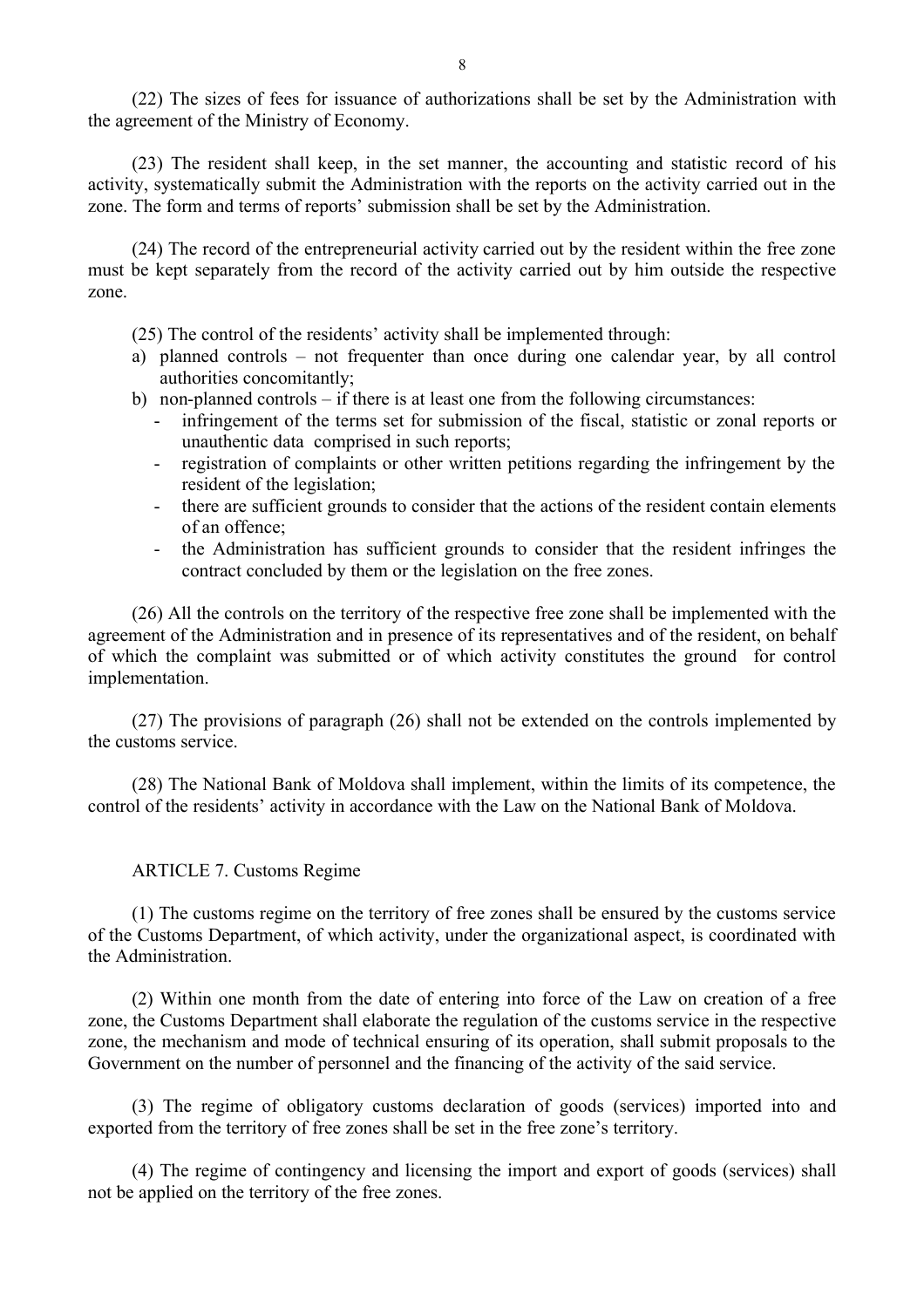(5) Shall be exempted from the import and export payments, except for the payment for customs procedures, the:

- a) goods (services) introduced into the free zone from the rest of the customs territory of the Republic of Moldova;
- b) goods (services) imported into the free zone from outside the customs territory of the Republic of Moldova, as well as from the territory of other free zones;
- c) goods (services), including the ones originating from the free zone, exported outside the customs territory of the Republic of Moldova, as well as to the territory of other free zones.

(6) The goods integrally produced or integrally processed in the free zone shall be considered as originating from such zone, if:

- a) the change of the goods' position (of the classification code of goods) occurred in the list of goods at the level of one from the first four signs; or
- b) the cost of declared goods being exported exceeds the cost of goods introduced into the free zone because of the increase with 35 percent of the amount of own expenditures.

(7) The provisions of customs legislation, in the part referring to the content of the import compound shall be extended on the goods (services) which have not been sufficiently processed in the free zone, at their export from the zone into the rest of customs territory of the Republic of Moldova.

(8) The motor cars imported on the territory of the free zone for the necessities of the Administration and of residents shall be taxed in accordance with the law on taxation.

(9) The introduction on the territory of the free zone of goods and other objects shall be prohibited in case when their commercialization is prohibited by the legislation of the Republic of Moldova and by the international agreements to which the Republic of Moldova is a party, as well as in case they:

- a) are dangerous for other goods and objects of the free zone;
- b) endanger the public moral and security;
- c) do not correspond with the ecological and sanitary and hygienic norms and rules, provided by the legislation;
- d) do not correspond with the quality requirements set by the legislation.

(10) The deliveries of goods (services) into free zones from the rest of customs territory of the Republic of Moldova shall be assimilated to export, and the delivery of goods (services) from the free zone to the rest of customs territory of the Republic of Moldova shall be assimilated to import and shall be regulated in accordance with the legislation.

*(Par. 11,12 of article 7 transferred to article 8 by the Law No. 594-XV from 01.11.2001) (Par. 13 renumbered into par. 11)*

(11) The goods (services) from the free zone until the moment of passing across their borders shall have free circulation regime and shall be transmitted from one resident to another without drawing up the customs declaration.

#### ARTICLE 8. Tax Regime

(1) The tax authorities of the Republic of Moldova shall exercise the control on observance of the tax legislation within the framework of the free zones.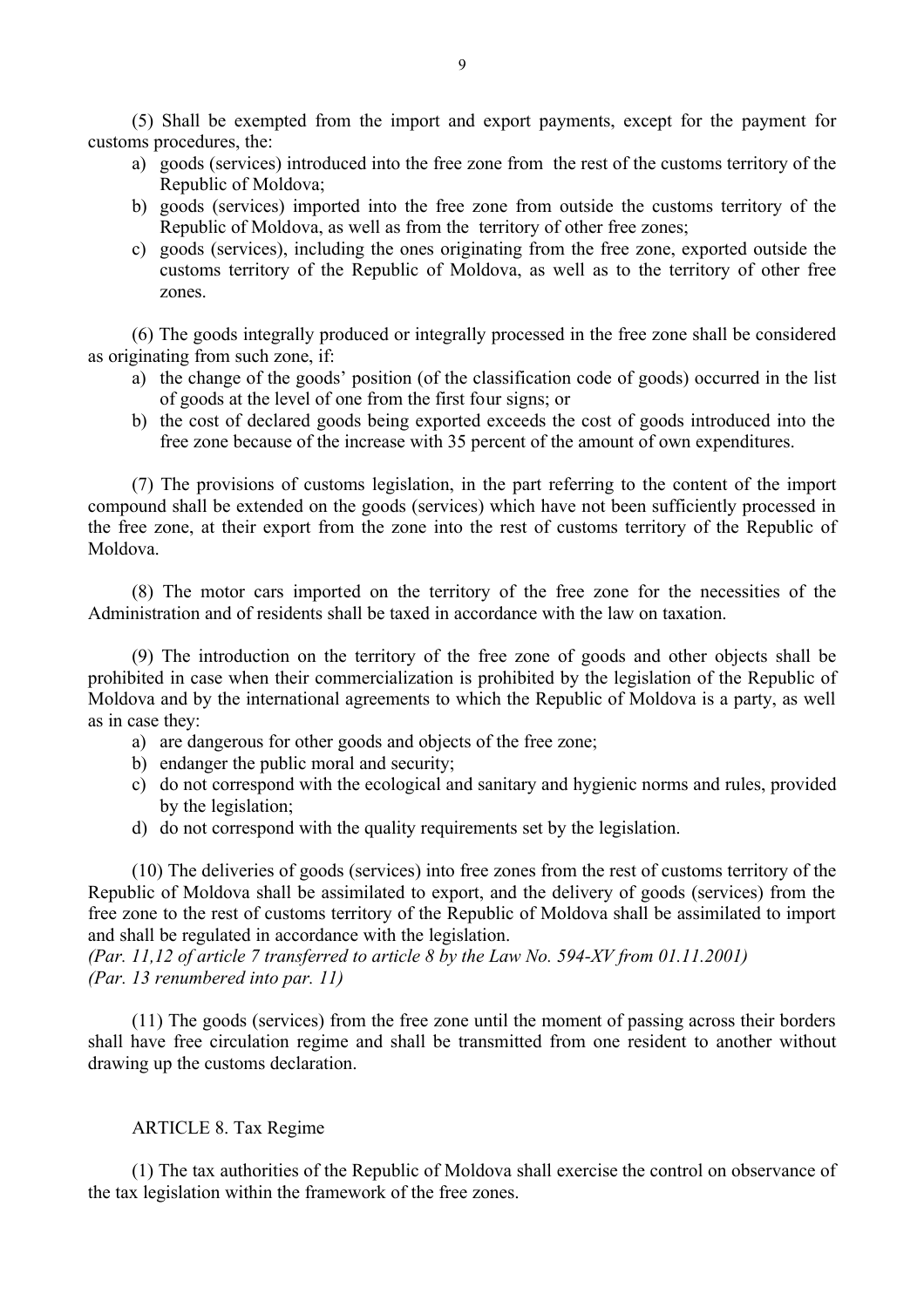(2) The income tax for residents, obtained from the export of goods (services), originating from the free zone, outside the customs territory of the Republic of Moldova, shall be collected in size of 50 percent from the quota set in the Republic of Moldova.

(3) The residents who invested into the fixed assets of their enterprises and/or in the development of the free zone's infrastructure a capital equal with at least one million USD shall be exempted from paying the tax on the income from the export of goods (services), originating from the free zone, outside the customs territory of the Republic of Moldova for a period of three years, starting with the trimester next to the one in which the respective amount of investments was attained.

(4) The residents who invested into the fixed assets of their enterprises and/or in the development of the free zone's infrastructure a capital equal with at least 5 million USD shall be exempted from paying the tax on the income from the export of goods (services), originating from the free zone, outside the customs territory of the Republic of Moldova for a period of 5 years, starting with the trimester next to the one in which the respective amount of investments was attained.

(5) The residents shall not have the right to reduce the size of invested capital, in which base fiscal facilities have been accorded to them in accordance with paragraphs (3) and (4), during the validity term of the indicated fiscal facilities.

*(Par. 5 of article 8 introduced by the Law No. 594-XV from 01.11.2001) (others renumbered)*

(6) The income tax from the residents' activity in the free zone, except for the one stipulated in paragraph (2), shall be set in proportion of 75 percent from the quota set in the Republic of Moldova.

(7) The tax on the residents' income, obtained from the delivery of goods (services) from the free zone to the rest of the customs territory of the Republic of Moldova, shall be collected in accordance with the legislation.

(8) The goods subject to excise, introduced into the free zone from outside the customs territory of the Republic of Moldova and from other free zones, as well as the goods originating from this zone and exported outside the customs territory of the Republic of Moldova shall be exempted from excise payment.

(9) The goods subject to excise, exported from the free zone to the rest of the customs territory of the Republic of Moldova shall be subject to excise duties.

(10) The deliveries of goods and services from free zones to the rest of customs territory of the Republic of Moldova shall be taxed with value added tax, in accordance with the fiscal legislation.

*(Par. 10 of article 8 introduced by the Law No. 594-XV from 01.11.2001) (others renumbered)*

(11) The goods (services) delivered to the free zone from outside the customs territory of the Republic of Moldova, as well as the goods (services) delivered from the free zone outside the customs territory of the Republic of Moldova shall be taxed with zero quota of the value-added tax.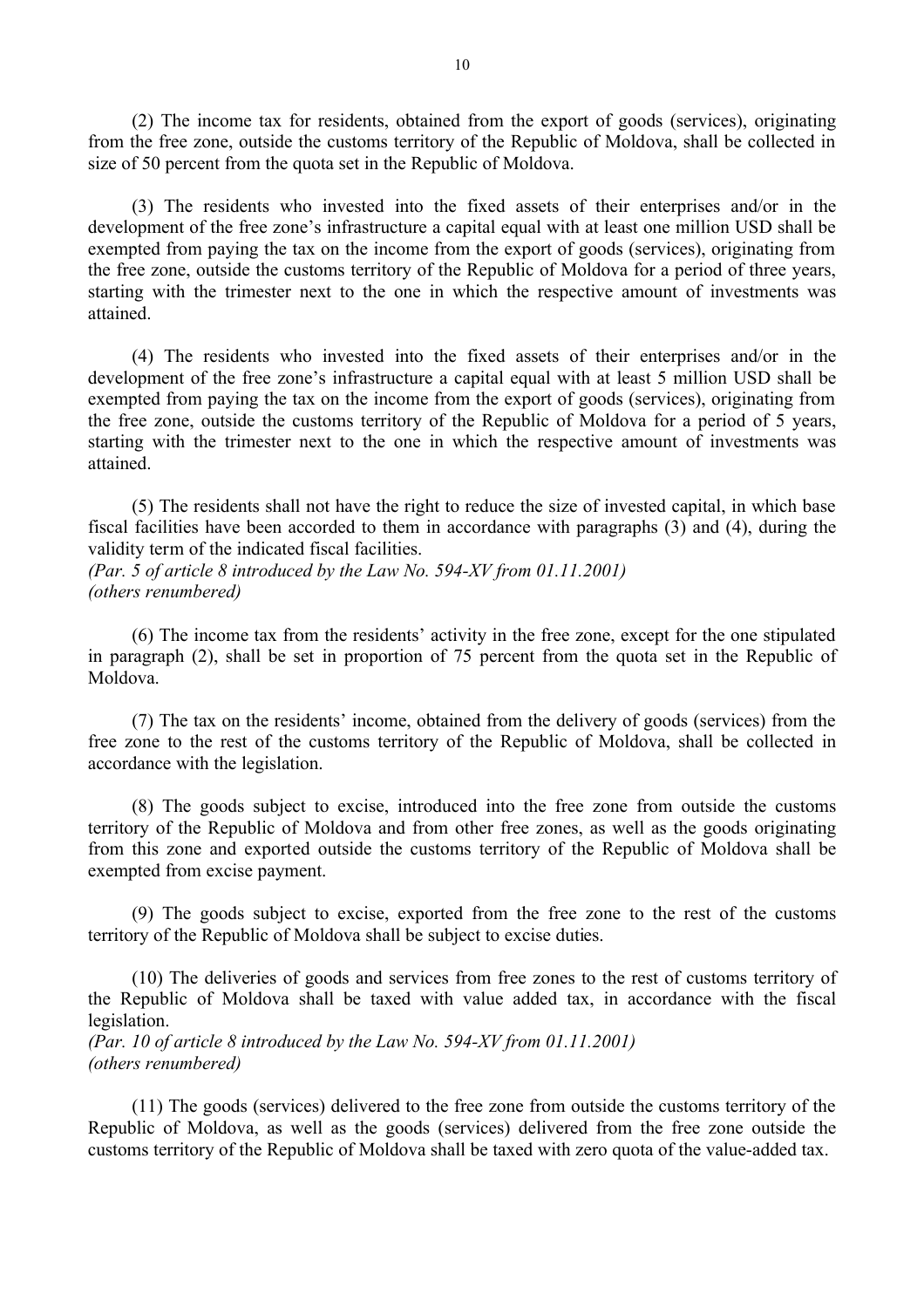(12) The deliveries of goods (services) inside the free zone, as among the residents of various free zones of the Republic of Moldova shall not be subject to excise and shall be taxed with zero quota of the value-added tax.

(13) The Administration shall have the right to set zonal payments and fees. The size of zonal payments and fees collected from the residents by the Administration shall be set in the contract concluded by them with the Administration.

(14) The income obtained by the Administration shall be utilized for the maintenance of its apparatus and for the development of the free zone, being exempted from the income tax.

(15) Except for the reserves provided by the present article, the tax legislation of the Republic of Moldova shall be applied to the activity of free zones.

### ARTICLE 9. Currency Regime

(1) The cash settlements on the territory of free zones shall be implemented in national currency.

(2) The clearing settlements between the Administration, the residents and the economic agents of the Republic of Moldova shall be implemented in accordance with the legislation.

(3) The requirements of the legislation on currency repatriation shall not be extended on the transactions between the residents and the economic agents.

(4) The requirements stipulated in the legislation on currency repatriation shall be extended on the export-import transactions implemented by the residents with foreign subjects.

(5) The labor remuneration of persons operating in the free zone shall be implemented in national currency.

### ARTICLE 10. Visa and Registration Regime

(1) In case of foreign investors and of the workers of the residents, as well as in case of persons invited by the principal administrator of the free zone, the consular fees for drawing up official visas (business visas) shall not be collected.

(2) The solicitation of the principal administrator of the free zone shall constitute a ground for the issuance of the residence permit and the authorization for employment to the foreign investor or the worker of the free zone's resident.

#### ARTICLE 11. Working Relations and Social Protection

(1) At the resident enterprises, the working relations and the social guarantees shall be regulated in accordance with the legislation, by collective and individual contracts. The contracts can not comprise provisions limiting the rights set by the legislation.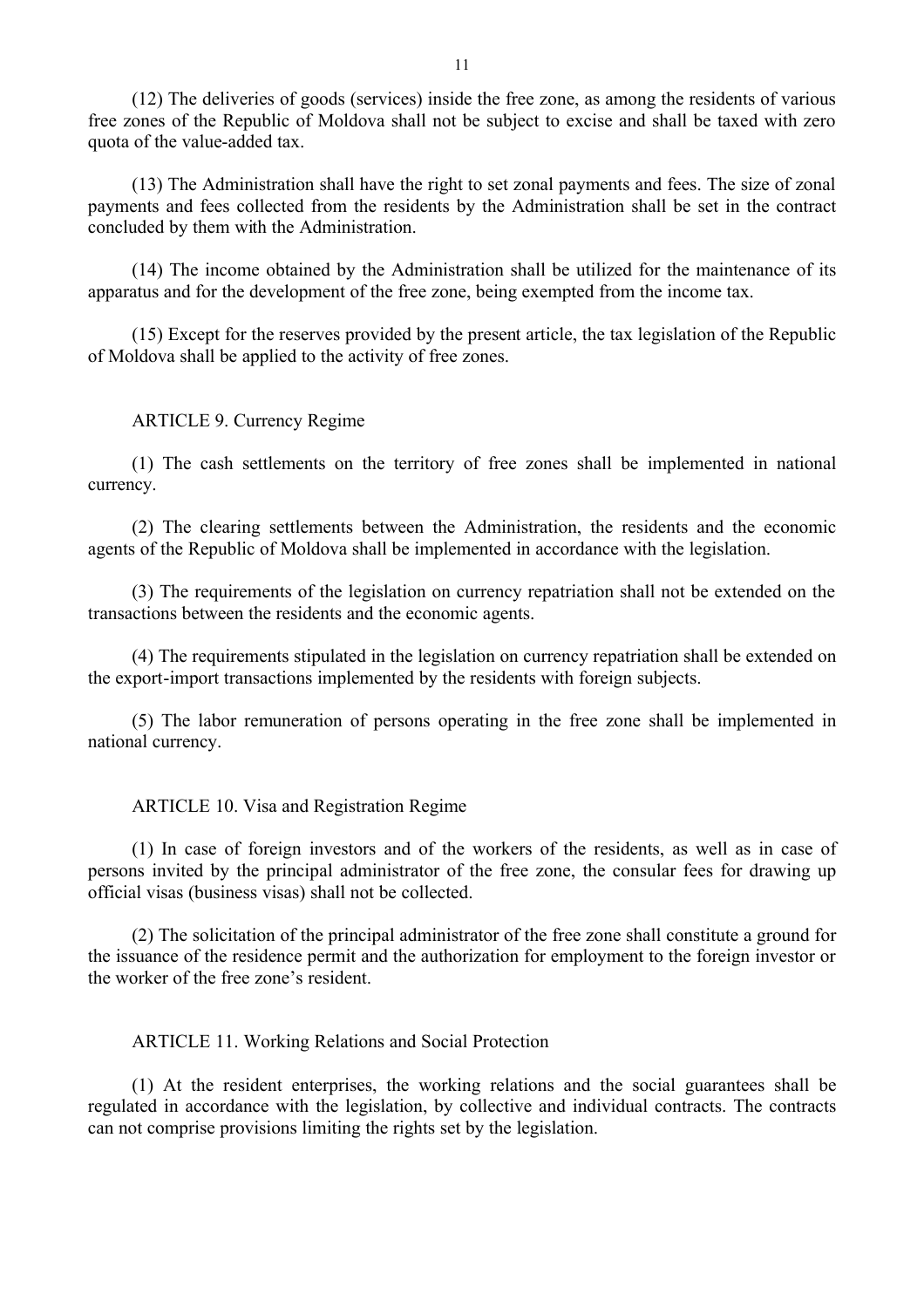(2) The issues concerning the creation and the activity of trade unions at resident enterprises of the free zone shall be solved in accordance with the Law on trade unions No. 1129-XIV from July 7, 2000.

#### ARTICLE 12. Solving Disputes

(1) The disputes between the residents, between the residents and other legal persons of the Republic of Moldova or the Administration shall be solved by the competent courts of the Republic of Moldova in accordance with the legislation.

(2) The disputes between the foreign physical or legal persons and the residents, between the resident enterprises with foreign capital and other legal persons of the Republic of Moldova can be solved through the mediation of the international arbitrage, provided the legislation of the Republic of Moldova does not say otherwise.

*(Par. 2 of article 12 redacted by the Law No. 594-XV from 01.11.2001)*

# ARTICLE 13. State Guarantees

(1) The free zones shall be created for a period of at least 20 years. The Law on the respective free zone shall set the operation period of a free zone.

(2) In case new legislative acts are adopted, worsening the conditions of residents' activity regarding the customs, tax and other regimes provided by the present Law, the residents shall have the right to apply, within the period of 10 years from the date of entering into force of the said legislative acts, the provisions of the present Law, in force at the date of the registration thereof in the free zones.

ARTICLE 14. Termination of the Free Zone's Activity

- (1) The activity of the free zone shall cease:
- a) at the expiration of the term of free zone's functioning, provided by the Law on the concrete free zone;
- b) before the expiration of the term of free zone's functioning, if its activity contradicts the objectives of the present Law or the economic interests of the Republic of Moldova.

(2) The decision on the termination ahead of time of the free zone's activity shall be adopted by the Parliament, at the proposal of the Government. The procedure of termination of the free zone's activity and the manner of ensuring the State guarantees provided for the residents of free zones by paragraph (2) of article 13 shall be set by the Government. *(Article 14 amended by the Law No. 594-XV from 01.11.2001)*

#### ARTICLE 15. Transitory and Final Provisions

(1) The laws on free enterprise zones, in force at the date of entering into force of the present Law, shall continue to function in the part in which they do not contravene with the present Law.

(2) Within one month from the date of entering into force of the present Law, the Customs Department shall elaborate the regulations of the customs service in the free zone, the mechanism